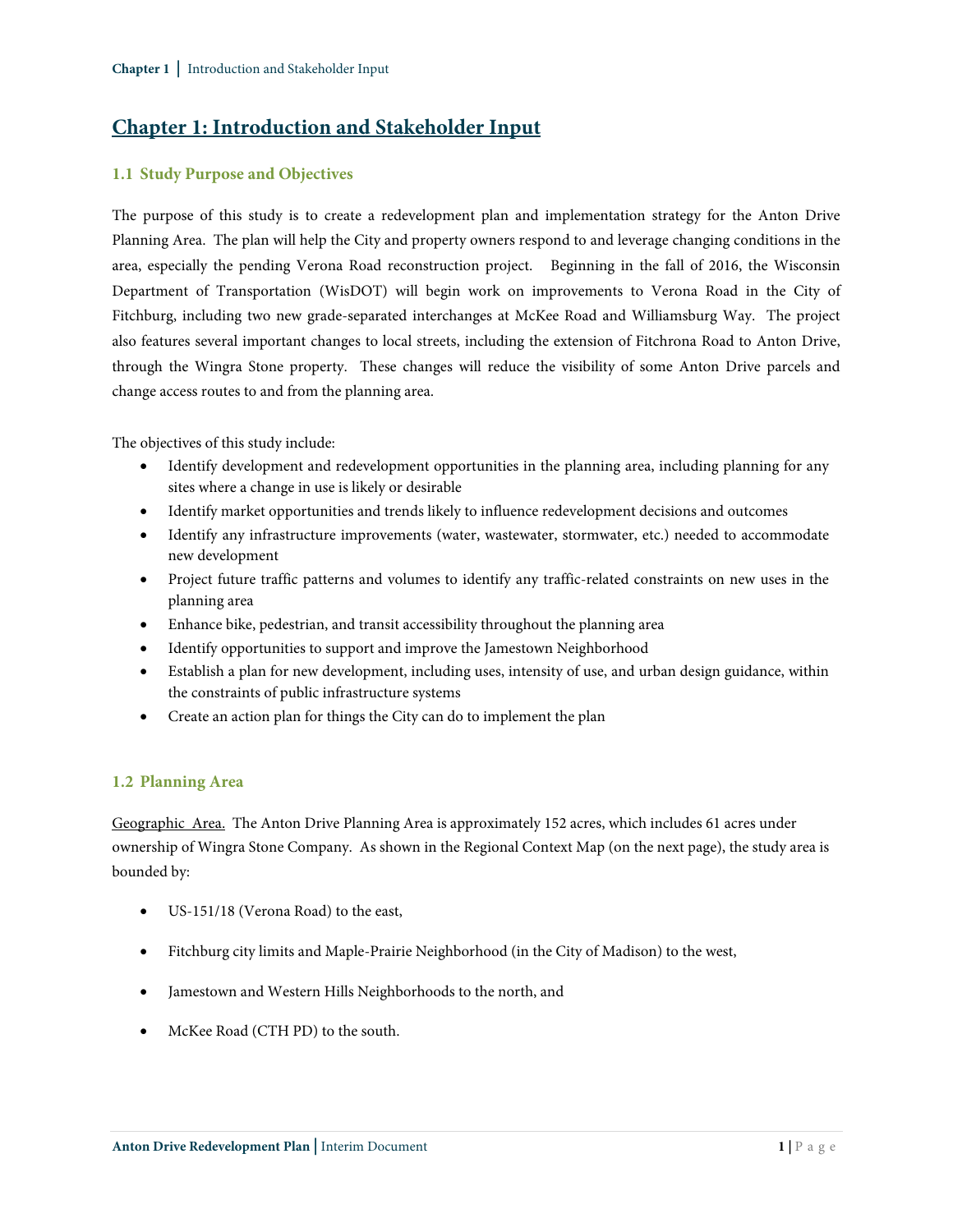

Study Area Overview. This area is a major gateway into the City of Fitchburg from the south – US 18/151 transitions into the urban development character of the City of Fitchburg and the Madison Metro area at McKee Road. This area serves as a major highway commercial district for the City. Current uses are a mix of office, retail, service, storage and residential uses; buildings were constructed from the 1950's (Wingra Stone) to the early 2000's. There is no direct access to the highway from any parcel; however, there are three roads that currently connect to US 18/151 that provides easy access to the regional highway system (i.e. Williamsburg Way, Carriage Street and McKee Road). There are significant pedestrian/bike facilities *near* the study area, including the Capital City Path, Badger State Trail, Military Ridge State Trail, SW Commuter Path and Cannonball Trail, though no dedicated bike facilities within the study area beyond the Capitol City Trail connection to Williamsburg Way at Verona Road.

The study area is in the western portion of Aldermanic District 1. The entire study area is within the Verona Area School District, as is a portion of the adjoining neighborhood to the west of the Wingra Stone site in the City of Madison (see the Political, School and Special Districts Map on the next page). A portion of the planning area is part of Tax Incremental District (TID) #6, including the undeveloped lots on Kapec Dr. and King James Way.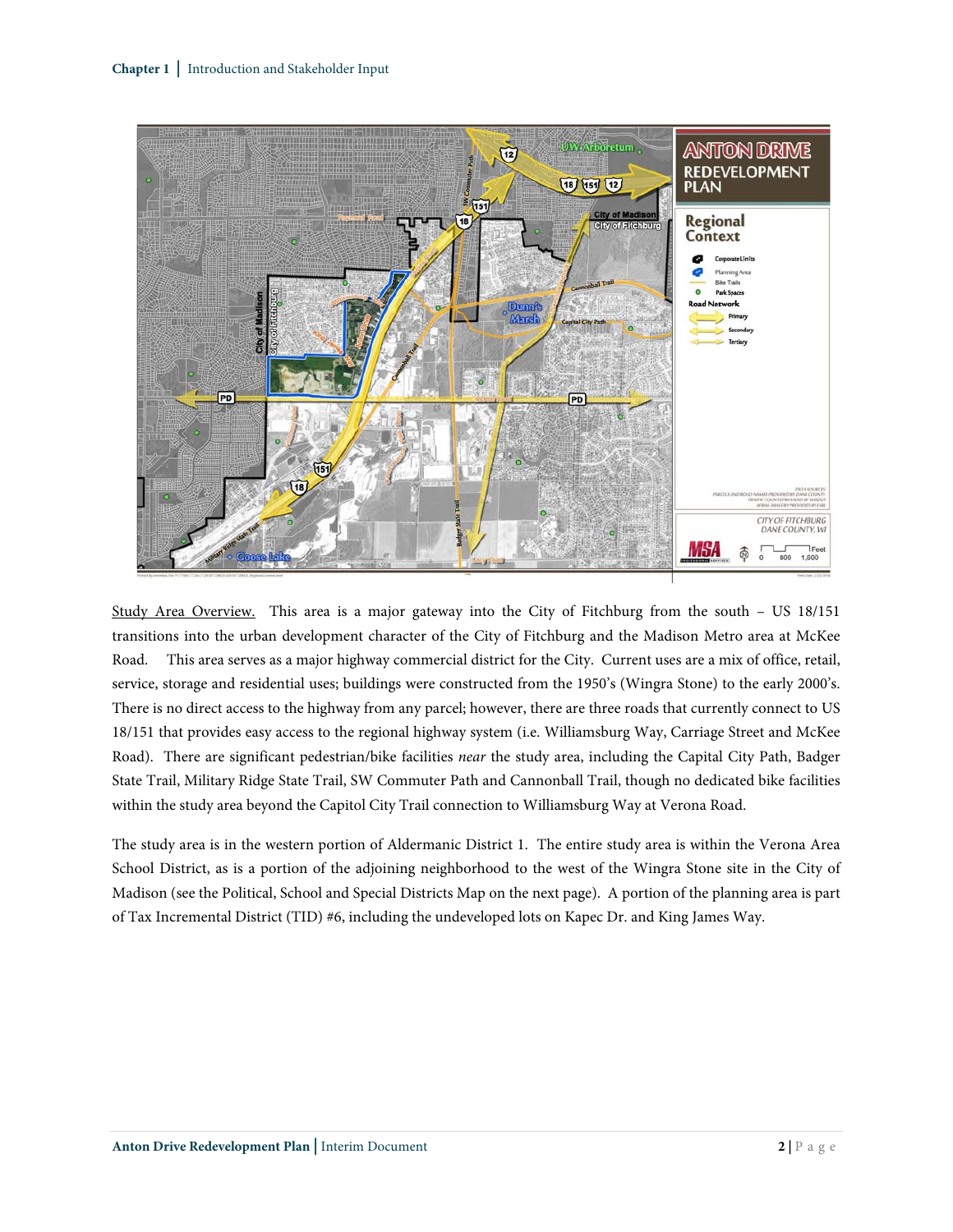

### **1.3 Planning Process Summary**

This plan was developed over a 12-month period beginning in January 2016. The process included the following meetings and presentations.

## *[descriptions to be added later]*

- Stakeholder Interviews
- Steering Committee Meetings
- Public Meetings
- City Committee Reviews

#### **1.4 Stakeholder Feedback Summary**

## **STAKEHOLDER INTERVIEWS**

MSA Project Manager Jason Valerius and City of Fitchburg Director of Economic Development Mike Zimmerman conducted 20 interviews with property and business owners during the month of February, 2016. The interview process included representatives of 13 of the 31 businesses in the study area, plus representatives of the Willow Run Condominiums and New Fountains Apartments.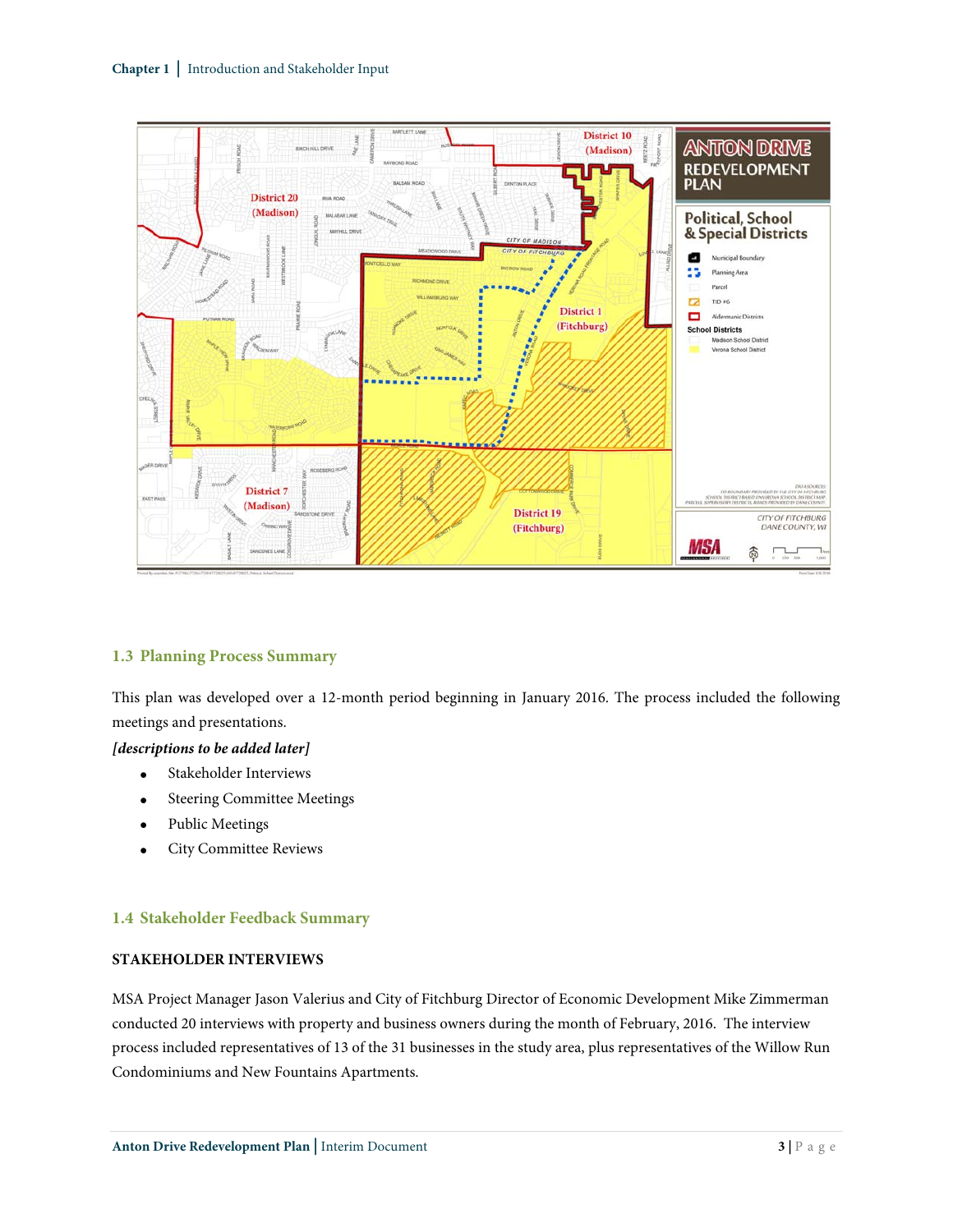This is an abbreviated summary of the interview findings. See the appendix for the complete summary.

#### FINDINGS

Employment. Among those businesses we spoke to, average employment is roughly ten (10) people, and the estimated average number of full-time equivalents is five (5), reflecting the fact that these are mostly service and retail businesses and roughly two-thirds of the employees in the area are part-time.

Activity and Traffic. Most businesses reported only a handful of deliveries per day or week, though Mounds Pet Food Warehouse can have 8-10 semi-truck deliveries on busy weekdays. Some sites do not have space for trucks to turn around, requiring semis to block traffic while backing into the site. The greatest generator of truck traffic in the study area is the Wingra Redi-Mix plant, which can generate 300 truck trips per day at peak production.

The greatest source of customer trips is the PDQs, which can generate about 500-1,000 trips per day. Other uses generate less - the furniture stores, for example, are bringing in 20-100 trips per day. Operating hours in the area are typically within the hours of 8 AM to 9 PM, though Wingra Redi-Mix sometimes operates 24 hours per day to supply highway construction projects.

Parking. Few businesses have or anticipate a parking problem, except Madison Swim Academy, where they use onstreet parking during peak periods but will lose that when Kapec Drive is reconfigured in 2017. Parking is all accommodated with surface lots, however the new building at the corner of McKee Road and Verona Road will have underground parking, funded through Tax Incremental Financing (TIF), to enable a three-story building on that small site.

Alternative Modes of Transportation. Most employees and customers of businesses in the area arrive by personal vehicle, though neighborhood residents use the Metro bus system.

Carriage Street. The adjoining businesses want Carriage Sreet to be maintained in its current form when it is cut off from Verona Road. Some sort of change to Anton Drive to improve safety turning out of Carriage Street would be appreciated.

Impact of the Verona Road Improvement Project. All businesses anticipate some challenges to maintain customer traffic during construction, though most expect those challenges to be modest and manageable. At least one business that expects to discontinue its retail functions, and another that may be affected by the noise of construction occurring very close to its building.

The closure of carriage Street is not anticipated by business owners to have a significant impact on success in the corridor. Businesses in one-story buildings on King James Way expect to have severe visibility constraints and several believe that change will reduce their revenue and competitiveness. Though most businesses are not concerned about the change in access at Kapec Drive and McKee Road, PDQ may consider relocating once it loses a convenient route back to the highway at McKee.

Undeveloped parcels. There are currently five ready-to-build parcels between Kapec Road and King James Way; owners are open to any sale or development opportunity that allows a reasonable return on their investment. Wingra